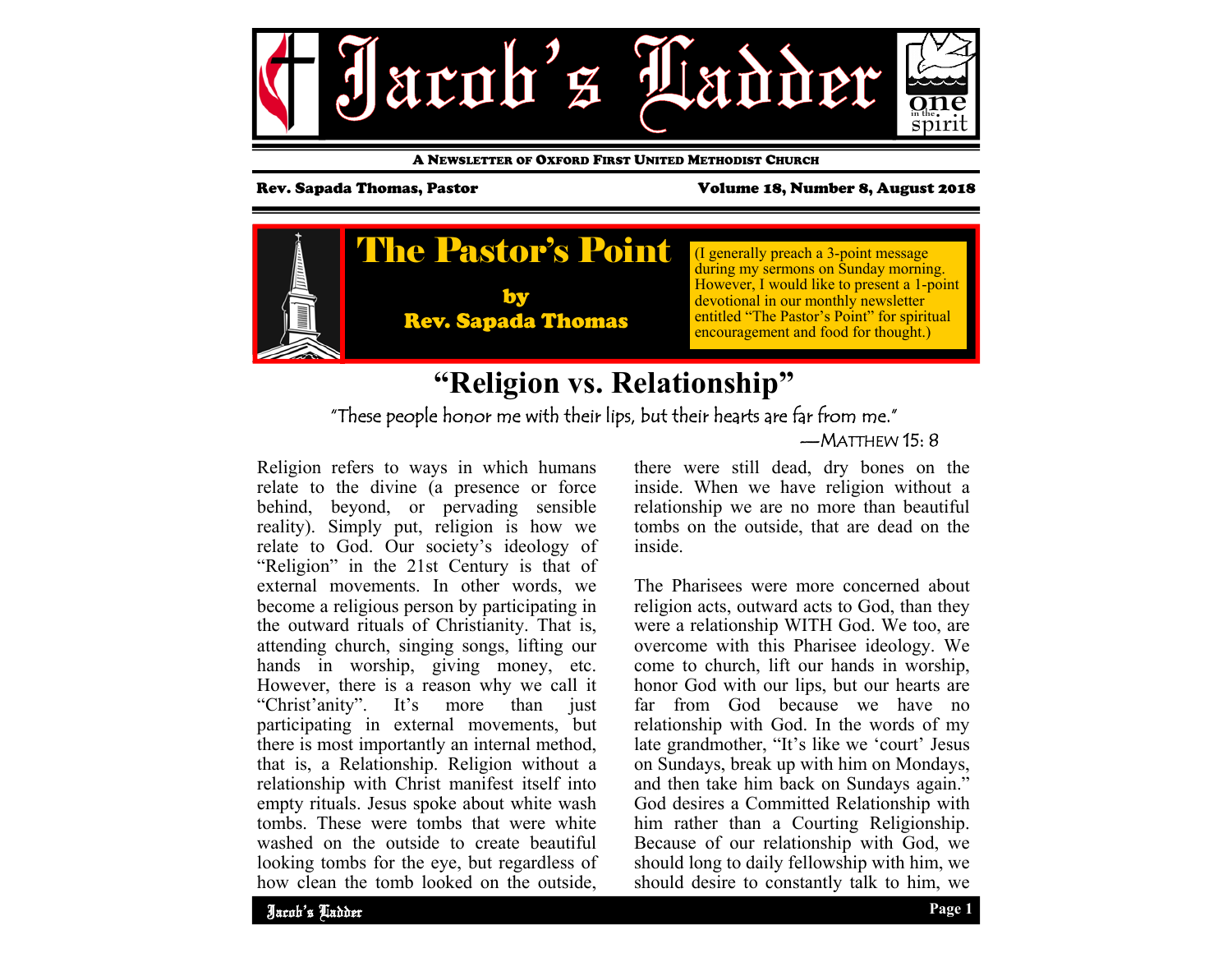should continuously press to be in his presence. This keeps our hearts internally in right relationship with God.

**The Pastor's Point:** "It's good to be a religious person, but it's better to be a religious person who has a personal relationship with God."



This is the second year we were able to sponsor our own VBS at Oxford First. The youth were very helpful in preparing for the event. They were excited to use their gifts and talents to draw, paint and make props. We were blessed to have four classes: Primary (ages 3-7), 'Tweens (ages 8-12), Teens (ages 13-19), and Adults (20 and up). Our average attendance was 50.

Throughout the week, we learned how to Build on Jesus, Build Strong Families, Skills to Build, and Building Tomorrow Today. We learned that when we have Jesus as the center of the family and church, we can go out into the community and be a witness to those who don't know Jesus. We also revisited historically black towns including Mound

**Prayer:** *God, forgive us for not keeping a constant personal relationship with you. It is our desire to love you, live for you, and serve you with our whole being. As we honor you with our lips, please help us keep our hearts close to you in a society that puts you last. In Christ's name we pray.* 

#### **Amen**

Bayou, MS, Black Wall Street in Tulsa, OK, Hayti, NC, and Arlington, VA, which were built after the emancipation. A revisit to these towns gave all of us a black history lesson. We learned that our people were successful entrepreneurs. We also learned that having an education is an advantage. Property and wealth can be taken away, but no one can take away your education.

Special thanks to Pastor Thomas for his support, our teachers (Min. Gracie<br>Spearman, Sis. Terry Vaughn, Bro. Sis. Terry Vaughn, Bro. Courtland Barnes, Sis. Evelyn Smith, Sis. Amber Mister, Sis. Marilyn Barnes, Sis. Minnie Milliner), arts & crafts leaders (Sis. Debra McGlawn and Sis. Angela Smith), the kitchen and clean-up crews, and transportation (Min. Tressie Johnson).



Jacob's Ladder **Page 2**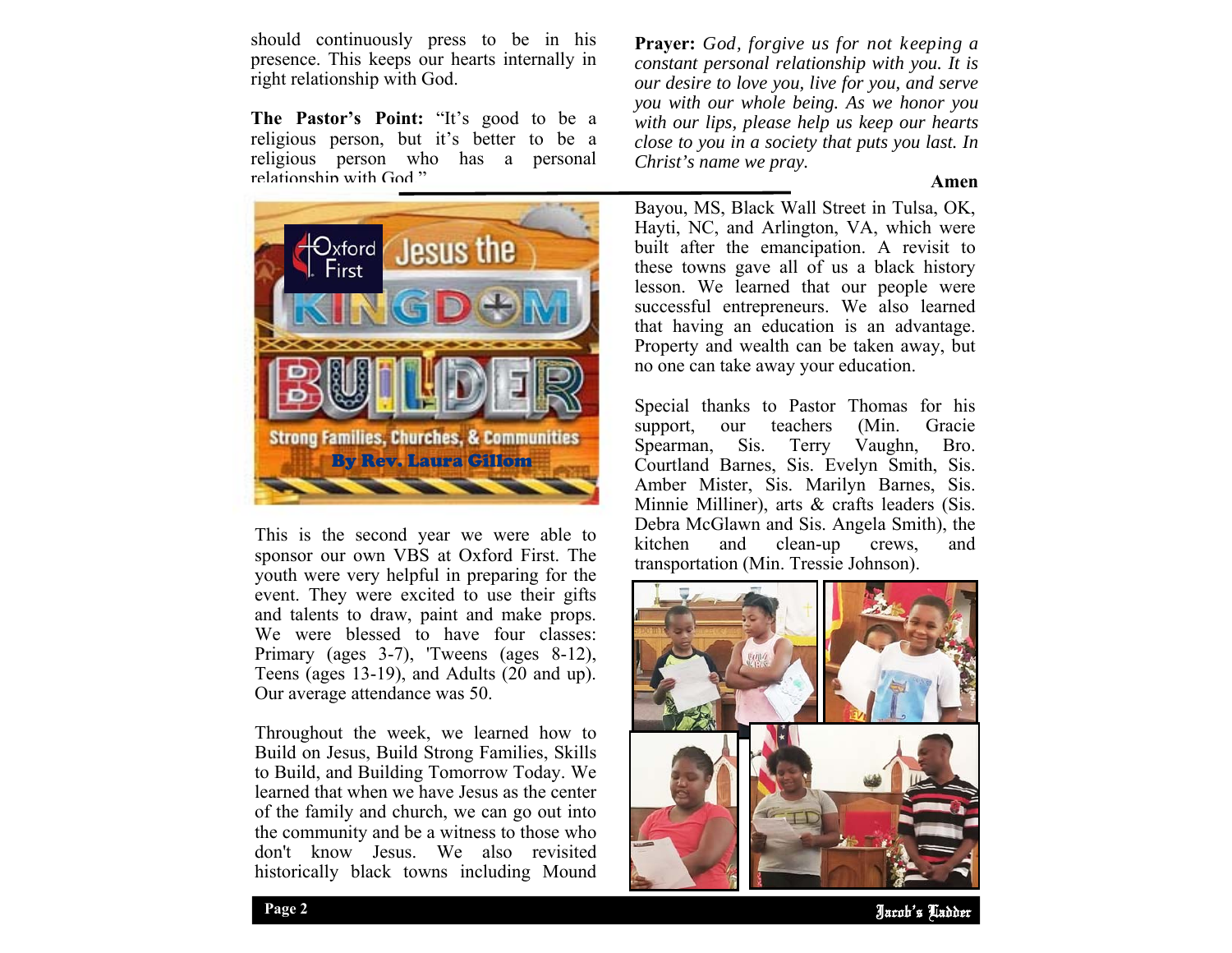

- August 1 Bible Study at 6:00pm on the Book of Ephesians
- **August 3**  First day of School Lafayette County School System
- August 5 Sunday School at 9:30 AM; Worship at 11:00 AM (with a Cele bration of Holy Communion). All men meeting immediately following worship
- **August 6**  Administration Council Meeting at  $6:30 \text{ }$  PM

#### **August 8 - Soup for Seniors at 11:00** AM

- August 8 Bible Study at 6:00<sub>PM</sub> on the Book of Ephesians
- **August 8**  First day of School City of Oxford School System
- August 12 Sunday School at 9:30AM; Worship at 11:00АМ

#### **August 15** - No Bible Study

- **August 15-17**  Pastor Thomas in revival at Union Grove U.M.C. Nettleton, MS at 7:00pm nightly. Oxford First Mass Choir sings Friday Night. The church is asked to support on Friday night also.
- August 19 Sunday School at 9:30AM; Worship at 11:00Ам
- **August 22**  Bible Study at 6:00ඉආ on the Book of Ephesians
- August 26 Sunday School at 9:30AM; Worship at 11:00АМ
- August 29 Bible Study at 6:00<sub>PM</sub> on the Book of Ephesians

 \*\*If anyone has any events going on that they would like to have added to our monthly church calendar please send the information to Terry Vaughn at tv48@yahoo.com

## A Joyful Noise unto The Lord



On Sunday, July 29, 2018, Oxford First UMC's Mass Choir had the congregation

rocking as they belted out beautiful, inspiring songs of Praise to the Lord.